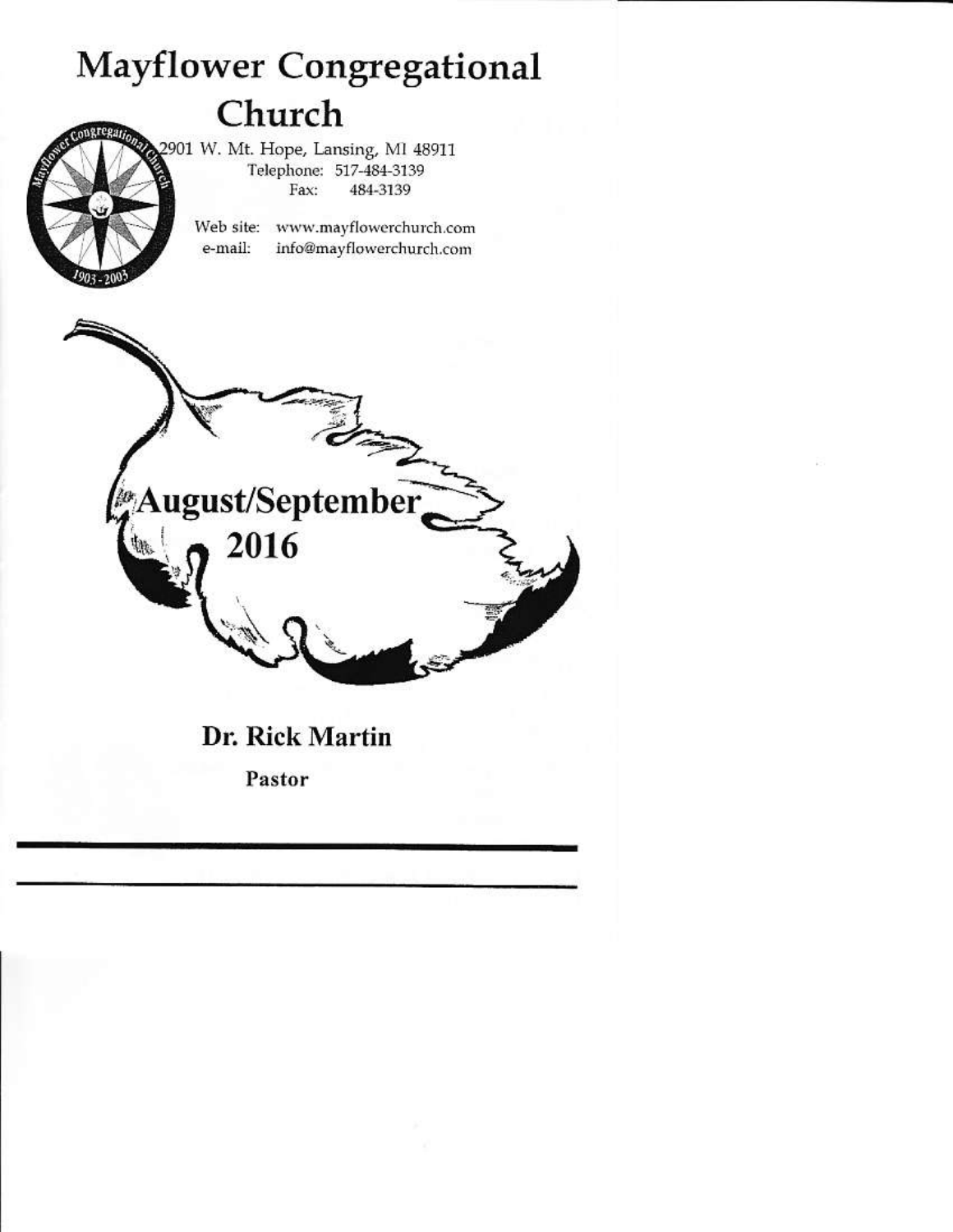# Birthdays

**AUGUST** 8/6 - Ben DeWitt 8/9 - Kim Finison 8/12 - Ryan Graham 8/20 - Jerry Fuller 8/21 - Sharon Graham 8/27 - Susanne Mannino 8/26 - Sue Emrick



**SEPTEMBER** 9/12 - Bill McHarris 9/12 - Kimberly Strong 9/20 - Terry Graham 9/21 - Mary Rutledge 9/25 - Laura Stebbins

# Anniversaries

# **AUGUST**

8/24 - Terry and Sharon Graham (48 years) 8/27 - Bill and Rilla McHarris (56 years) 8/27 - Dick and Linda Williams (45 years) 8/27 - Eugene and Shirley Potts (22 years)

# **SEPTEMBER**

9/5 - Bob and Sue Mott (29 years) 9/21 - Frank and Linda Wheeler (48 years) 9/26 - Dick and Nancy McKay (62 years)

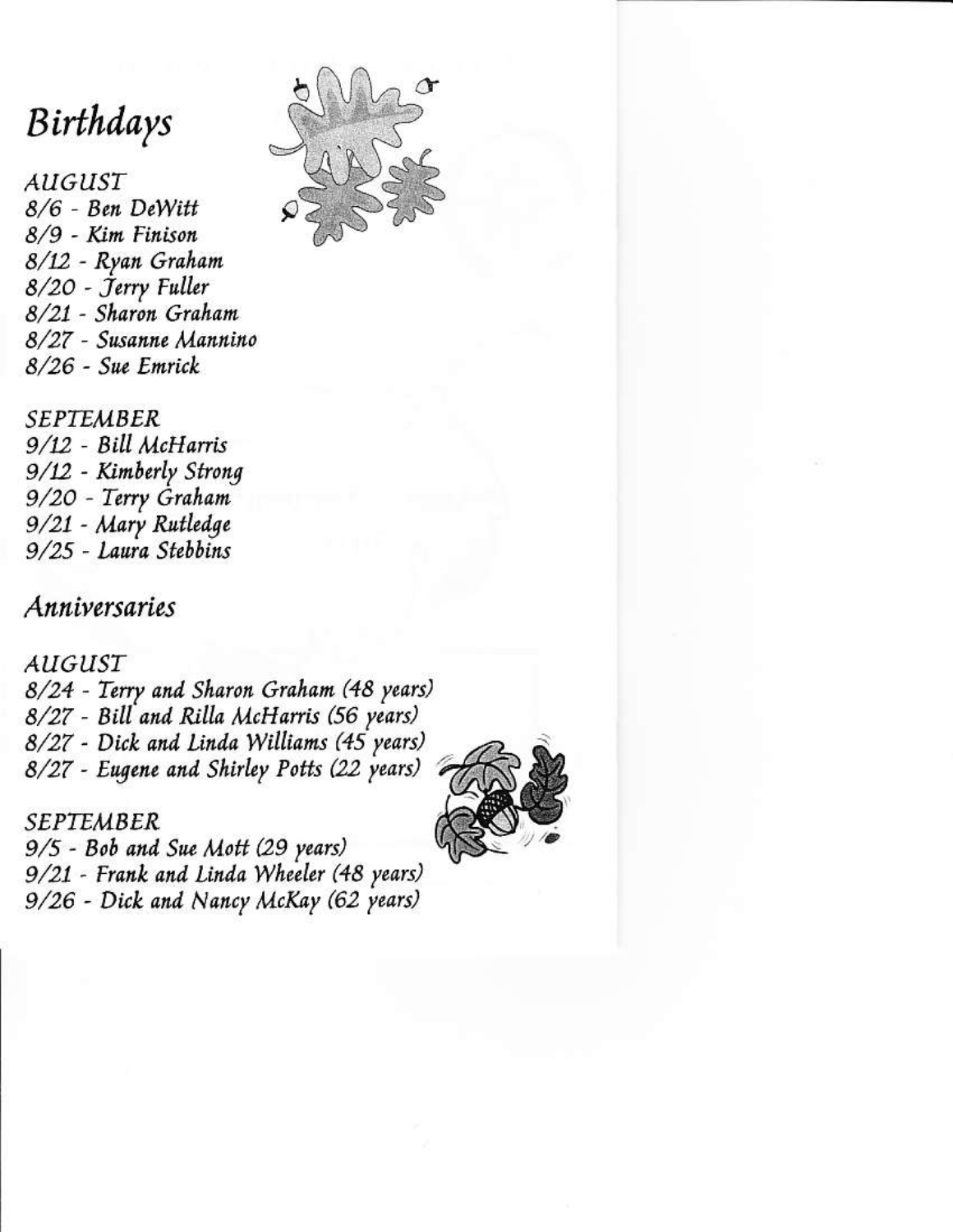# From The Pastor's Desk

The Revealing of God's Plan

September in Michigan: the return to old (and new) ways of life. School is back in session. Church programs revert to our Fall/Winter schedules. Football is back. Second Saturday Suppers start again at Mayflower Congregational Church. The familiar is back, along with a few new twists.

That makes some of us wonder, "What does God have planned?" Wouldn't it be nice to have a blueprint? Or at least a bullet outline? Something that said to do points one, two and three; and God will bless you richly, and you'll live happily ever after. I, personally, would like that.

However, God seldom seems to work that way. As we pray, as we read the Bible, as we work together and are faithful to God, then He reveals His plans for us (individually and corporately) along our daily paths. One of Israel's shortcomings in following God (and they had many), was a lack of patience.

### Psalm 106:13

But they soon forgot what he had done and did not wait for his plan to unfold.

As we journey through this life, WHO we are is more important than WHAT we accomplish (even for the Kingdom of God). Are we being Christlike? Are we walking in love and compassion. Are we being the person God created us to be today? As we do thusly, His plans for us will continue to unfold. And GOOD plans they are!

#### Jeremiah 29:11

"For I know the plans I have for you," declares the LORD, "plans to prosper you and not to harm you, plans to give you hope and a future."

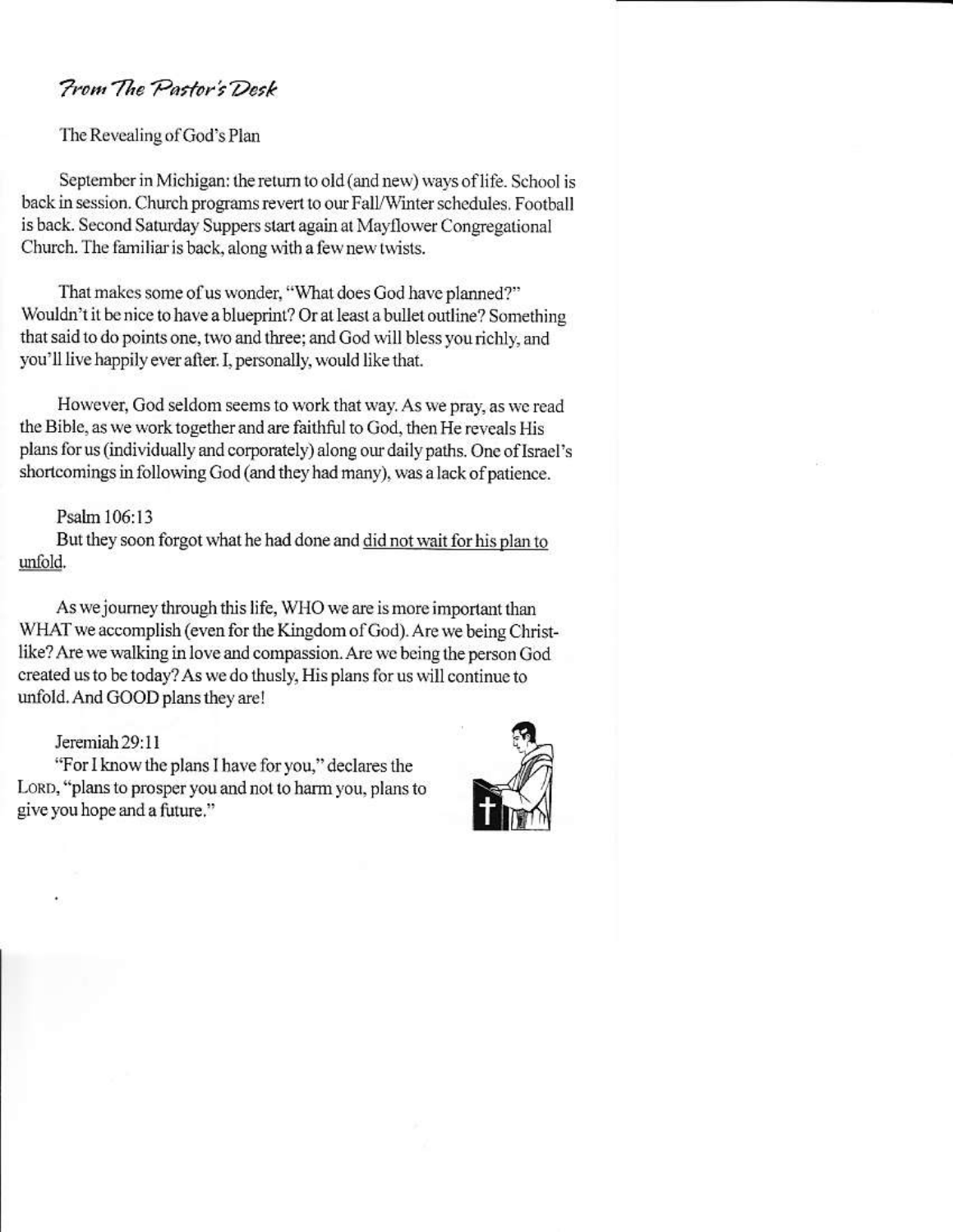# Where did summer go?

It seems that summer went by so fast. Here it is time for school and soon the leaves will change. Apples and pumpkins will be in abundance. Blink and Halloween will be here.

By the time you read this, I will have been out in God's country and back. It's as beautiful out West in its own way as it is in Michigan, and in September I will go East to see the beauty of New England.

Isn't it amazing that our country, state by state, is so different? It makes a person wonder what God had in mind. It's like he tried many things before he was finished, if he is finished.

" from the mountains, to the prairies, to the oceans white with foam, God bless America, my home sweet home."

Ann McClelland

## **Church Directory Update:**

The church directory will be updated soon. Call or email the office if you have any changes in your info.



## **Cards Needed:**

If you have any "get well" or "thinking of you" cards that you don't need, please bring them to the church office and we will make good use of them. They are needed for the monthly mailing of cards to many of those on our concerns/prayer list and for those in our congregation who are experiencing a medical issue or need cheering up. Thank you!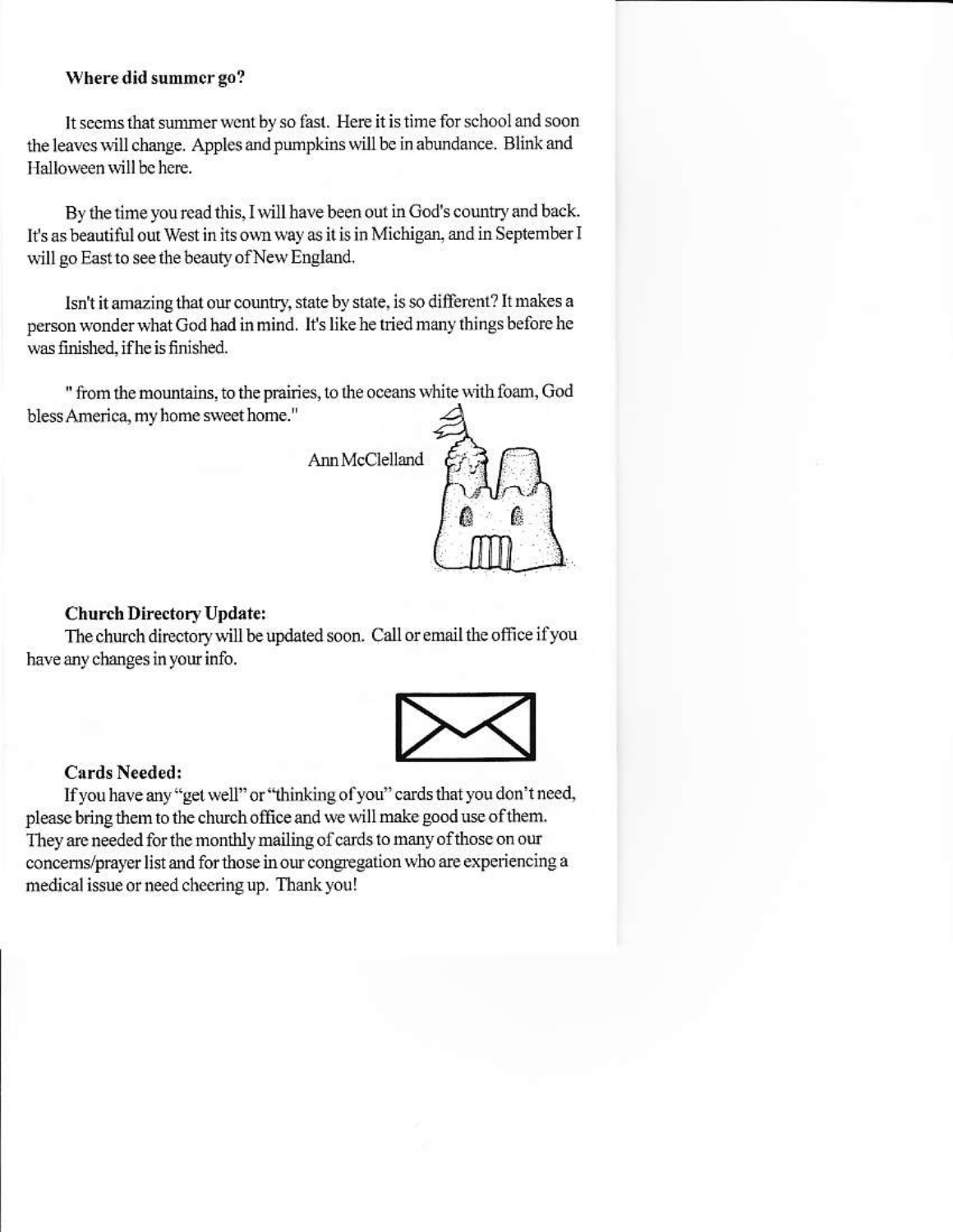Ageing Gracefully

1. My goal for 2016 was to lose just 10 pounds ... only 15 to go ...

2. Ate salad for dinner ... Mostly croutons & tomatoes ... Really just one big, round crouton covered with tomato sauce ... And cheese... FINE, it was a pizza... I ate a pizza ...

- 3. How to prepare Tofu:
	- 1. Throw it in the trash.
	- 2. Grill some Meat.
- 4. I just did a week's worth of cardio after walking into a spider web...
- 5. I don't mean to brag but... I finished my 14-day diet food in 3 hours and 20 minutes
- 6. A recent study has found women who carry a little extra weight live longer than men who mention it...
- 7. Kids today don't know how easy they have it... when I was young. I had to walk 9 feet through shag carpet to change the TV channel...
- 8. Senility has been a smooth transition for me...
- 9. Remember back when we were kids and every time it was below zero out they closed school? Me neither.
- 10. I may not be that funny or athletic or good looking or smart or talented ... I forgot where I was going with this ...
- 11. I love being over 60 ... I learn something new every day ... and forget 5 others ...
- 12. A thief broke into my house last night ... He started searching for money ... so I woke up and searched with him...
- 13. My dentist told me I need a Crown ... I said, "You bet, pour mine" over rocks"...
- 14. I think I'll just put an "Out of Order" sticker on my forehead and call it a day ...

PS: Sunday, March 13, 2016 was Daylight Savings Time ... hope you didn't forget to set your bathroom scale back 10 pounds on Saturday night ...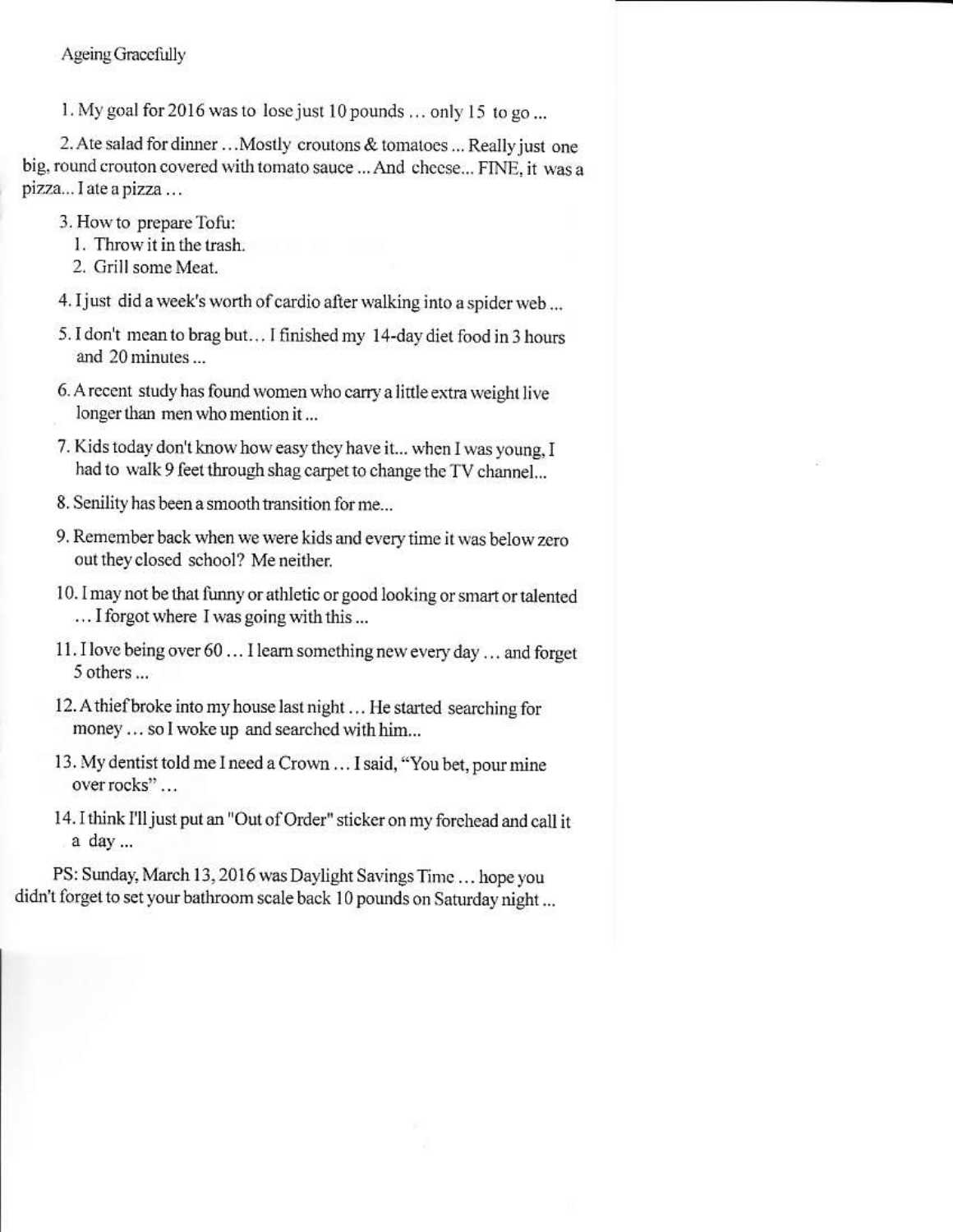## **Mayflower Financial News**

The following is a brief summary of our finances as of July 31, 2016:

| \$6,514.98  |
|-------------|
| 4,335.94    |
| \$ 2,179.04 |
|             |

**YTD** for Seven Months \$56,784.77 Income: 41,482.05 Expenses: \$15,302.72

| Fund Balances:           |               |
|--------------------------|---------------|
| Checking:                | 9,948.63<br>S |
| Savings                  | 21,016.99     |
| <b>Heat Fund Savings</b> | 17,852.54     |
| Memorial Fund CD         | 5,498.35      |
| CD Savings               | \$22,315.05   |
|                          |               |

\$76,631.56

A more detailed report is available in the H rack near the church office.

Linda Wheeler Treasurer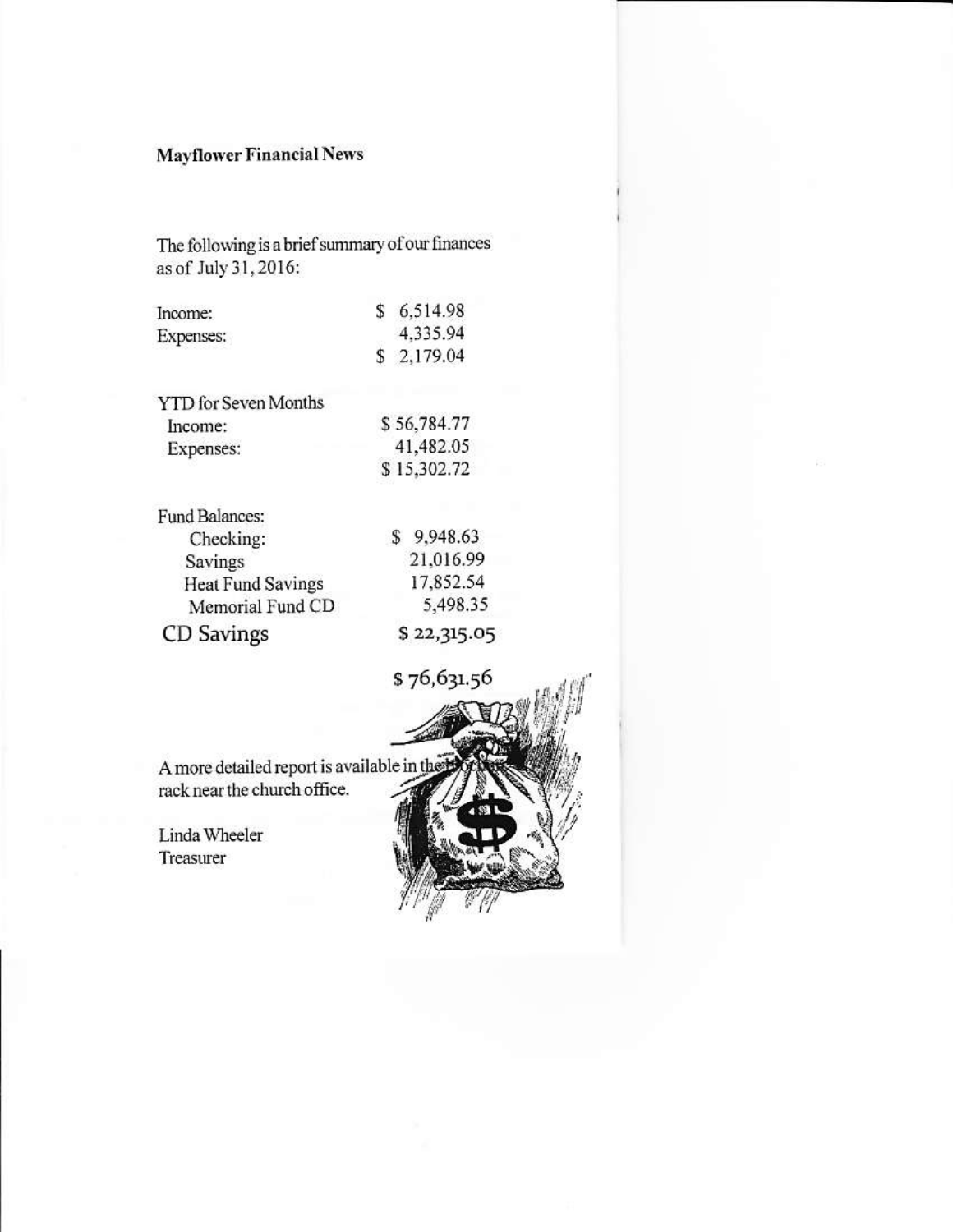

### **Inspiration**

"For everything in this journey of life we are on, there is a right wing and a left wing: for the wing of love there is anger; for the wing of destiny there is fear: for the wing of pain there is healing; for the wing of hurt there is forgiveness; for the wing of pride there is humility; for the wing of giving there is taking; for the wing of tears there is joy; for the wing of rejection there is acceptance; for the wing of judgment there is grace; for the wing of honor there is shame; for the wing of letting go there is the wing of keeping. We can only fly with two wings and two wings can only stay in the air if there is a balance. Two beautiful wings is perfection. There is a generation of people who idealize perfection as the existence of only one of these wings every time. But I see that a bird with one wing is imperfect. An angel with one wing is imperfect. A butterfly with one wing is dead. So this generation of people strive to always cut off the other wing in the hopes of embodying their ideal of perfection, and in doing so, have created a crippled race."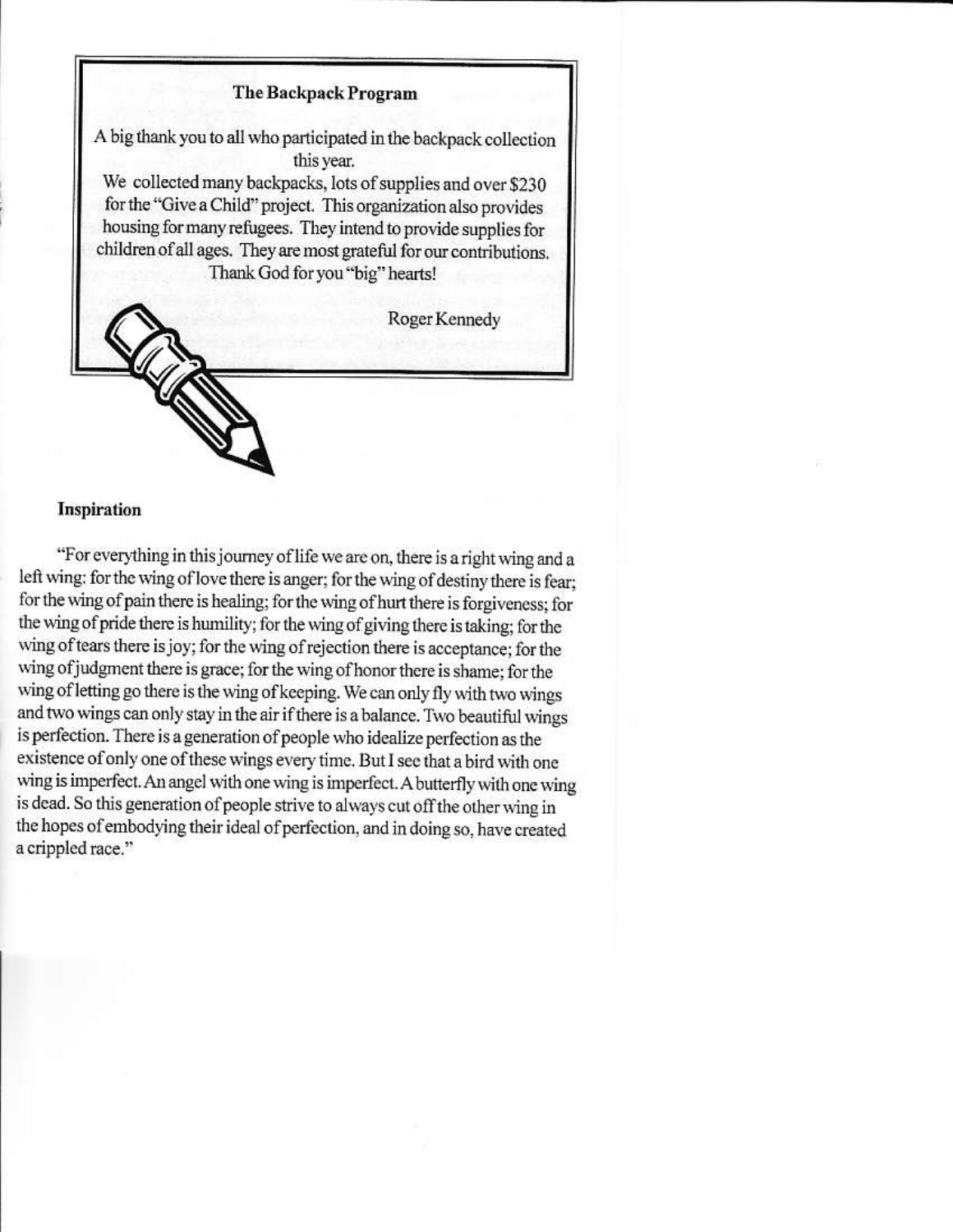#### **Music Notes**



In our culture we normally think of January 1st as symbolizing a fresh start, a time to make resolutions to improve and a time to get excited for the future. However, when you're involved with teaching such as I have been, you tend to think in terms of receiving the gift of "getting it right" at the beginning of September, as well.

Every year I taught I would head to a teacher's store in August to browse over new bulletin board ideas, new teaching aids, new books to help my students. I would beef up my wardrobe a bit, and I would spend time thinking of new strategies to encourage my cherubs' learning for the upcoming school year.

I'm retired from teaching now, but I can't help but feel the same excitement I used to as I headed back to school each fall. I have most of the hymns and anthems mapped out for the congregation and choirs, and I'm getting antsy to begin rehearsals. I suppose that watching the Olympic athletes excelling at their sports tends to rev me up, as well, but that is another newsletter article in itself!

On September 11<sup>th</sup>, the first Sunday the choir is back in the loft, our worship service will be centered around celebrating our nation's resilience and paying homage to the people who lost their lives fifteen years ago during 9/11. Our anthem will be based on a beautiful rendition of "The Star Spangled Banner." If that doesn't encourage a new beginning I don't know what will.

So, please join us at Mayflower this fall. It promises to be a time for reflection as well as inspiration. It promises to be a chance to celebrate life, bounty, and a church that loves you very much. I hope to see you soon.

**Barb Fuller**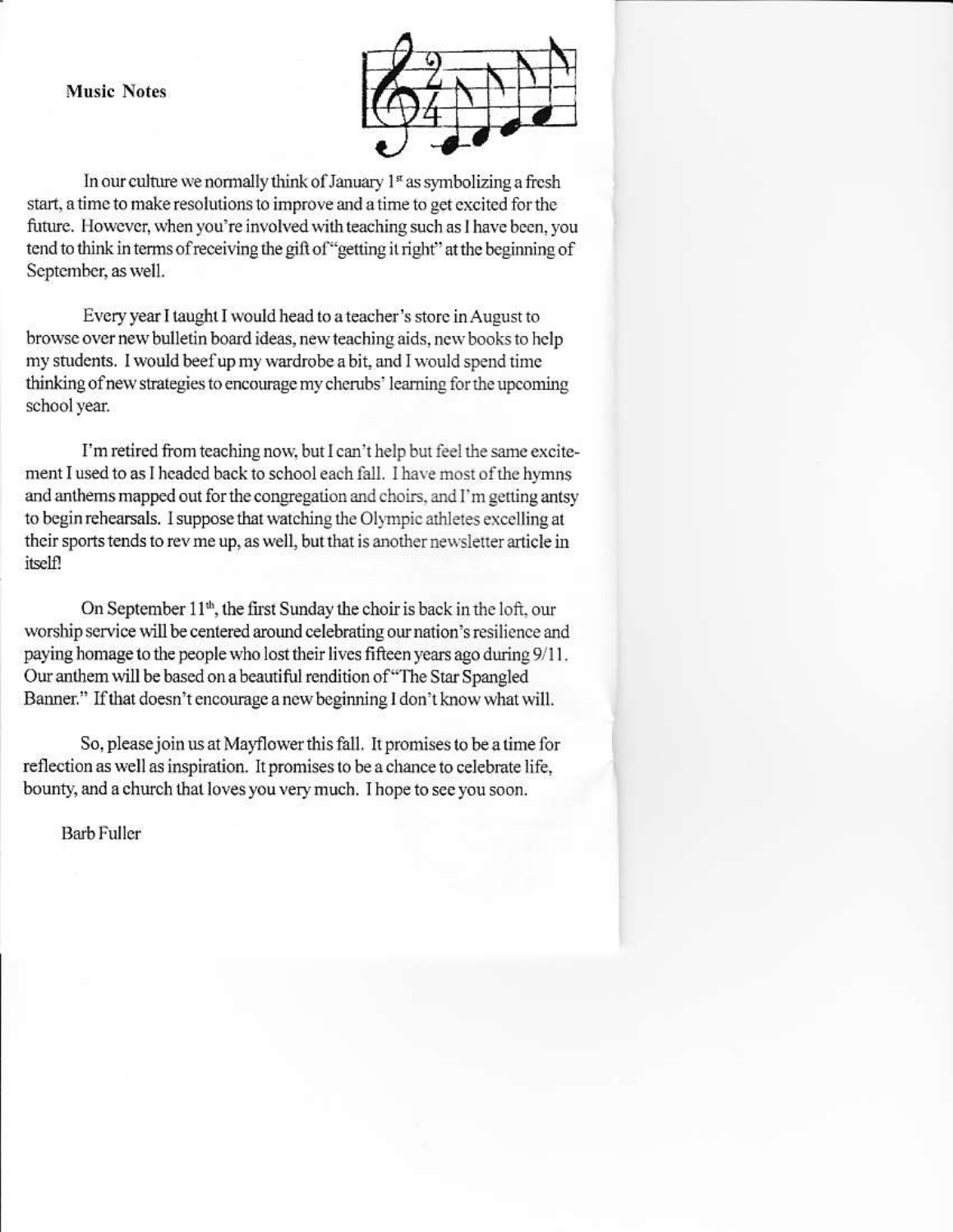## **Thrift Sale**

We are having another thrift sale October 28 and 29 (Friday, 9 a.m. to 6 p.m., and Saturday, 9 a.m. to 3 p.m.). Please check around your house now to identify good, saleable things that you have but don't need. Please have items clean and in working order or they don't sell well. Sometimes we have to throw things away-which we hate to do! If it's truly trash, just toss it out yourself. Kitchen items, jewelry, linens, books, clothes, and children's items are good sellers, but you never know what will sell. Remember, too, to invite friends, family, co-workers, etc., to donate items. We'll be glad to have them! Finally, be sure to plan on coming to shop yourself. You may find some treasures! We truly are our own best customers!

Please hold your stuff and bring it in after the Consecration Lunch on October 23. We will need a lot of help (both men and women!) to set up. run the sale, and clean up after the sale, so please mark your calendars now for that week. Set up will be 10-Noon (or so) on Monday-Thursday (October 24-27). See Lorraine or Ann to volunteer to help.

Regular-size paper grocery bags are always needed for the bag sale time. Bring them in any time



### **Church Office Staffing and Hours:**

While the office is being staffed with volunteers, the hours are 9:30 a.m. to noon. On most days, Dean Olsen, our custodian, is in the building before that. If you call and no one answers, leave a message and someone will call you back, or feel free to call Sue Mott (420-3018) or Lorraine Finison (321-3221).

Many thanks to Sue Mott, Linda Wheeler, Lorraine Finison, Rilla McHarris and Meredith Kennedy for working cooperatively to cover the office. If anyone else is interested in helping out from time to time, we could use a few subs. If so, please call the office. No experience needed!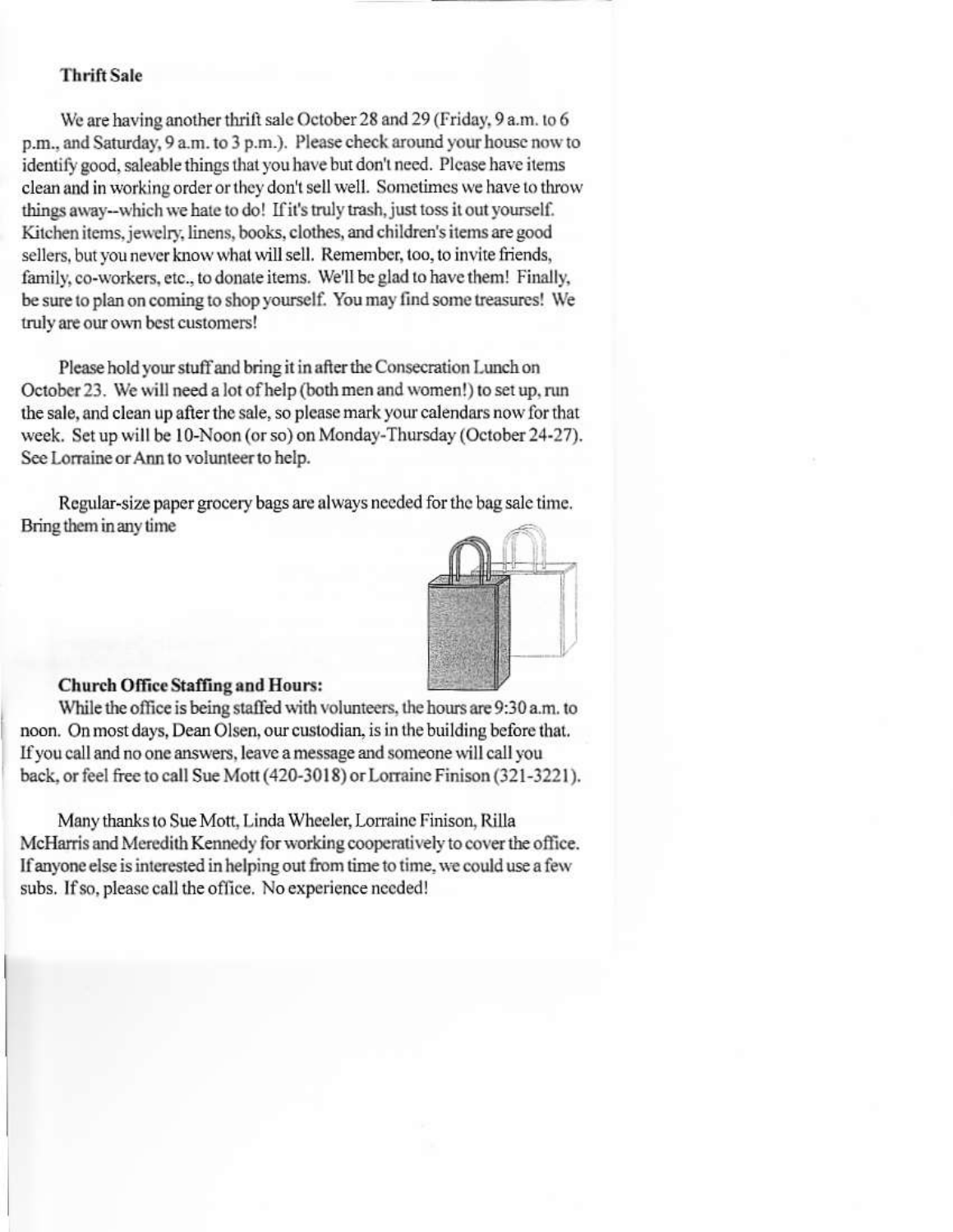

From Your Trustees

The well-being of the church continues even if schedules lighten up in the summer, so your trustees have been meeting each month in order to address the many needs of the church. Among them have been:

Making sure the secretarial position in the office is filled. So far it has worked out well to have the same volunteers covering those responsibilities each week. New office hours are 9:30 A.M. - 12:00 P.M., Monday through Friday.

Getting a second quote on what it would cost to replace all heating units in the church, if necessary. The new goal for the Mayflower Heat fund has been updated to \$30,000 based on those quotes.

Resolving our church's many and varied electrical issues. We now have a quote on most of the problems and are proceeding to get them resolved. The first to be fixed will be the sanctuary lighting, with bulbs being replaced and each cylinder fixture taken down and rewired. We will also be replacing the fixtures in the stairwell so that it will be well-lit. If you're interested in knowing about what else will be fixed, please speak with a trustee.

Performing staff reviews.

Developing a checklist of what needs to be taken care of when leaving the building to be used by us as well as Word of Life.

The placement of the Word of Life sign on Mt. Hope.

Dealing with the repair of a cranky air conditioning unit in the sanctuary.

The outside workday in May which reaped the rewards of beautiful church grounds and a newly painted shed.

The outside workday in September which will focus on re-staining the handicap ramp and painting the yellow curb blocks.

The repair of the railing on the steps of the south side of the building.